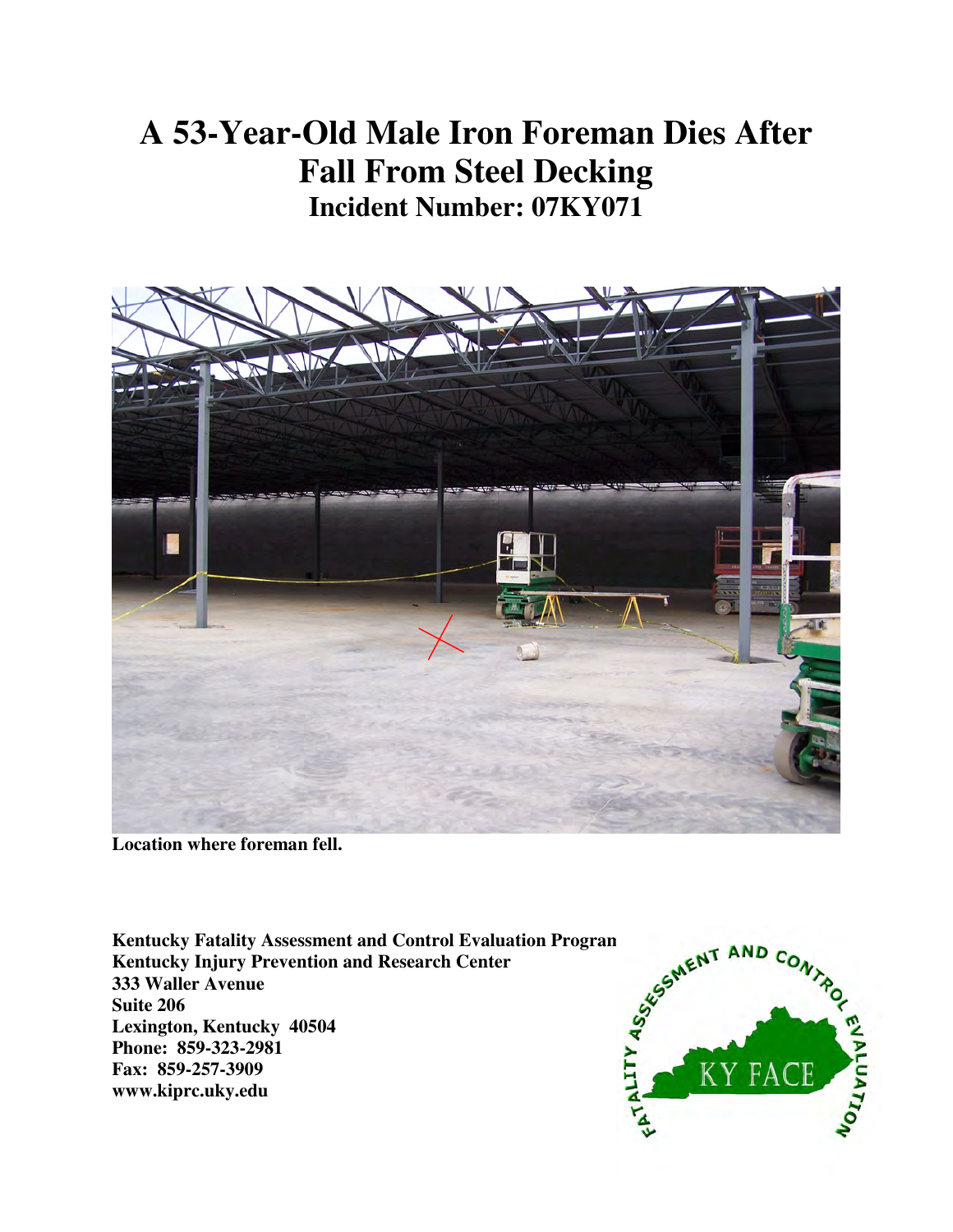#### **Kentucky Fatality Assessment and Control Evaluation (FACE) Program Incident Number: 07KY071 Release Date: Subject: A 53-Year-Old Male Iron Foreman Dies After Fall From September 5, 2008 Steel Decking**

## **Summary**

 speaking to the first crew, the foreman walked along the steel metal decking and joists to talk to During the fall of 2007, a 53-year-old male iron foreman died when he fell approximately 18 feet from roofing being installed on a retail building under new construction. Two work crews were installing metal decking for a roof by laying corrugated metal sheets to the joists of a retail building being constructed. All workers wore personal fall arrest systems complete with lanyards on the roof; none of the workers were tied off to the building. The foreman had accessed the work site via a 32-foot extension ladder to check on the progress of the work. After the second crew. When he was approximately 71 feet away from the ladder at his origination access point, he fell 18 feet to the concrete floor below. Emergency medical services were contacted. They transported the foreman to the local hospital where the local coroner pronounced him dead due to a brain injury.

To prevent future occurrences of similar incidents, the following recommendations have been made:

Recommendation No. 1: Employers should ensure all employees use personal fall arrest systems appropriately.

Recommendation No. 2: Employers should implement and enforce a written safety policy which states the consequences of not following company policy.

 applicable safety program that is implemented and enforced by both subcontractor and general Recommendation No. 3: General contractors should ensure subcontractors have a viable and contractor management.

#### **Background**

The decedent was employed by a steel erection company with approximately 150 employees and had been in business since 1993. He was a journeyman and had been employed by the company since 2007 as an experienced iron worker.

Iron workers within the company were union members and received safety training through the iron workers union. To be employed by the steel erection company, union members were required to be trained and certified in the Occupational Safety and Health Administration 10 Hour, Part R, Fall, Rigging, Cleanup standard. Toolbox talks were conducted at the job site every morning by the general foreman.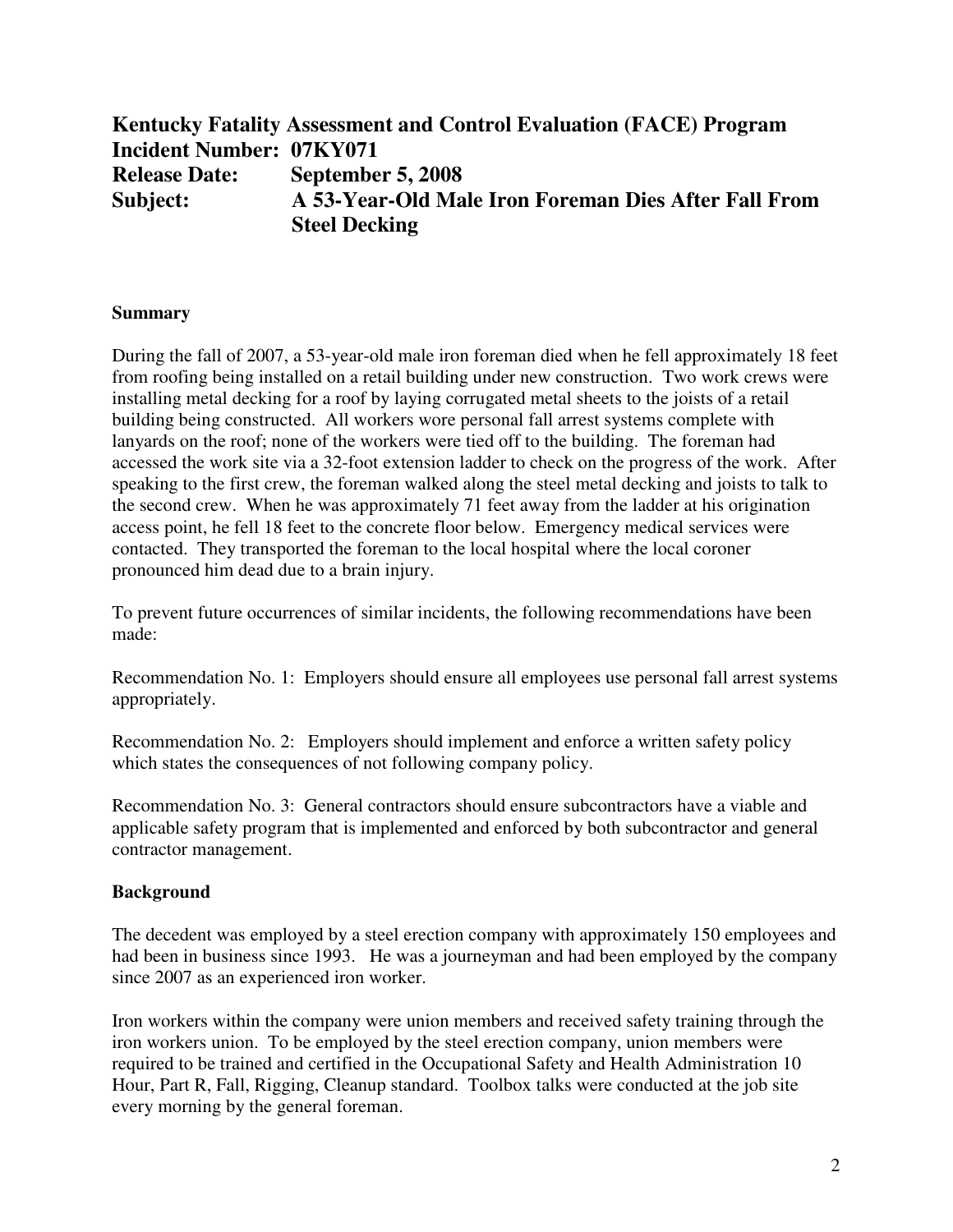Temperatures on the day of the incident ranged from 37 degrees Fahrenheit to 58 degrees Fahrenheit, with an average of 48 degrees Fahrenheit.

## **Investigation**

On a fall day in 2007, the Kentucky Fatality Assessment and Control Evaluation program was notified via a construction safety professional that an occupational fatality involving an iron worker had just occurred. A FACE field evaluator traveled to the scene and took photographs of the work site where the fatal incident occurred. Interviews were conducted with a company employee, an employee of the general contractor, a local police officer, and a Kentucky Occupational Safety and Health compliance officer.

 steel and decking for a retail building being newly constructed. The job was scheduled to take general foreman (decedent), one job foreman, seven iron workers and two laborers were on site A general construction contractor had subcontracted a steel erection company to set all structural two and a half weeks to complete and was near completion at the time of the incident. One at the time of the fatal incident. Their job was to set the metal joists and metal corrugated decking for the roof.

 other on the steel joists. That same day, the iron workers attached some decking to the steel crews continued laying the decking. The general foreman, via a 32-foot extension ladder, crews. All workers, including the general foreman were wearing harnesses with lanyards on the had been installed to support the lifelines. The general foreman walked away from one crew to check on another area where work was also being performed. He was approximately 71 feet from the access ladder, walked off the unsecured decking and fell approximately 18 feet to the found the general foreman unconscious. An air ambulance service was contacted. It was On the day before the incident, the crew had prepared the site to install corrugated metal decking (3 feet wide by 22 feet long) to steel joists by setting stacks of the metal sheets offset from each joists by screwing it to the joists. At approximately 9 AM on the day of the incident, two work accessed the work area to check on the progress of the work and consult with the two work roof; however, none of the men were tied off to the building. It is unknown if temporary anchors concrete floor below. The iron workers heard but did not see the general foreman fall. A supervisor for the general contracting company saw the general foreman fall to the concrete floor. Emergency services were contacted immediately at 10:28 AM and dispatched to the scene at 10:31, arriving at 10:34 AM. Upon arrival, emergency management service personnel cancelled when the general foreman died as he was loaded into the ambulance that was to transport him to the air ambulance location**.** The ambulance then transported the decedent to the local hospital where they arrived at 10:48 AM. At 10:50 AM the general foreman was pronounced dead by the local coroner.

## **Cause of Death**

The death certificate states the cause of death was due to brain injury due to blunt impacts of the head with a skull fracture.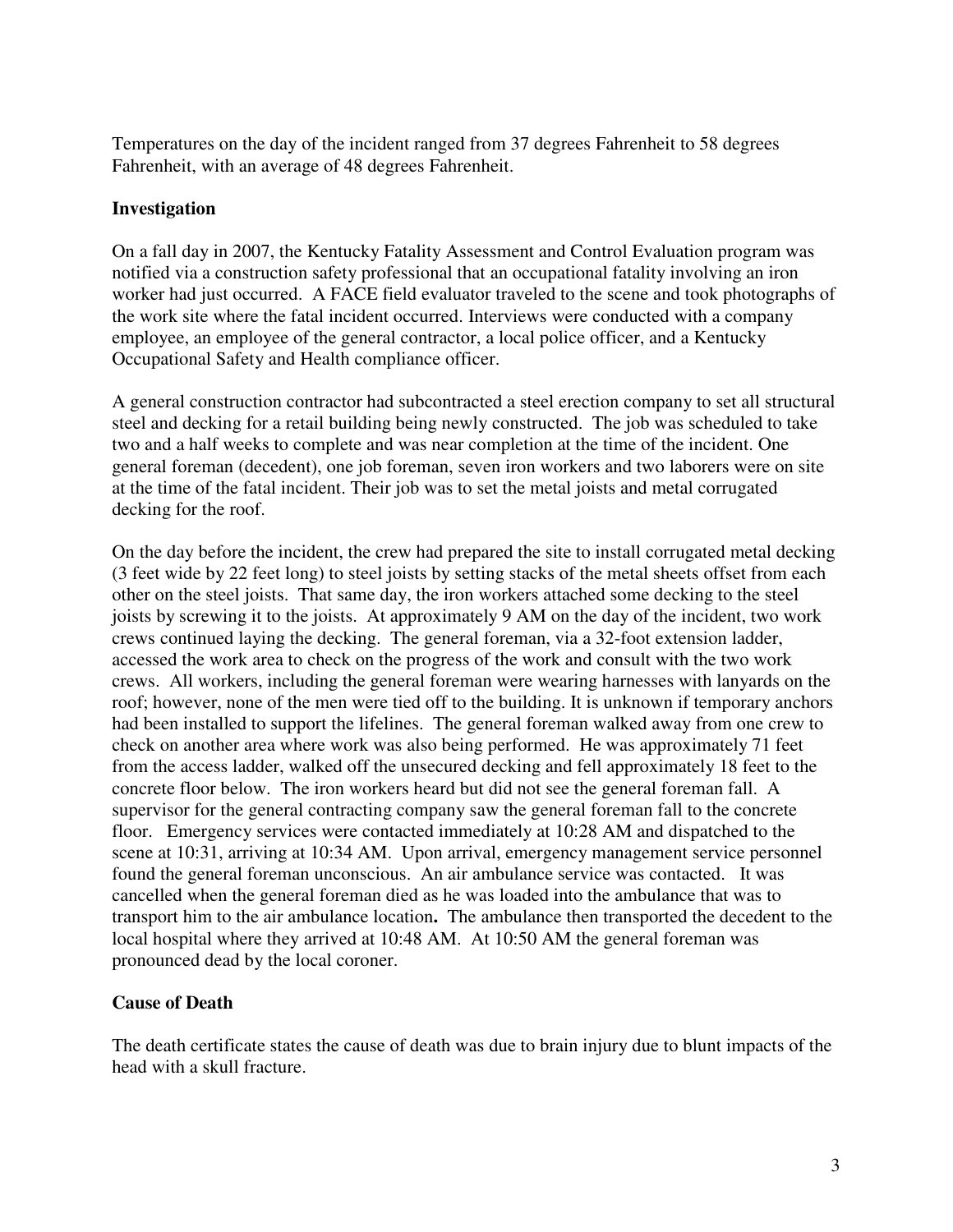### **Recommendations and Discussions**

## *Recommendation No. 1: Employers should ensure all employees use personal fall arrest systems appropriately.*

 harnesses with attached lanyards, but were not tied off**.** Typically iron workers use a cable system to tie off to. According to an employee for the general contractor, all iron workers on the The workers involved in this incident were wearing personal fall arrest systems which included jobsite were trained and certified in OSHA 10 Hour – Subpart R and knew how to use the personal fall arrest systems they were wearing.

 at 15 feet and above are required to wear and use a personal fall arrest system. Kentucky law, regulations for the state they are performing work in. In this particular incident, both Federal and KY State regulations were applicable. Standards 29 CFR 1926.760(a)(1) and 803 KAR: 2:417 The subcontractor involved with this incident was not a Kentucky based company. The Federal Code of Regulations for steel erection, 29 CFR 1926.760(a)(1) states that steel workers working 803 KAR: 2:417 Section 1(1)(b), states that steel workers working at 10 feet or higher have to use personal fall arrest systems. Companies need to be knowledgeable and follow the applicable Section 1(1)(b), state that steel workers working above 10 feet, with an unprotected edge or side are to be protected from fall hazards by use of guardrails, safety nets, personal fall arrest systems, positioning devices, or fall restraint systems.

## *Recommendation No. 2: Employers should implement and enforce a written safety policy which states the consequences of not following company policy.*

Occupational Safety Health Standard CFR 1926.503(a)(1) states that the employer is responsible for providing a training program for each employee that might be exposed to fall hazards. The company involved in this fatality had written safety procedures and employees were trained and certified on how to use personal fall arrest systems. All training should be documented and employees should be required to sign that they understand the safety and training program. Enforcement and consequences for failure to follow safety systems should be part of the standard operating procedures.

A section of the safety policy should include the development of a site specific safety plan. Occupational Safety and Health Standard CFR 1926(502)(k)(1) states that a fall protection plan shall be prepared by a qualified person and developed specifically for the site where the work is being performed. Employees should conduct a hazard analysis and wear personal protective equipment to prevent injury while working.

*Recommendation No. 3: General contractors should ensure subcontractors have a viable and applicable safety program that is implemented and enforced by both subcontractor and general contractor management.* 

 program when bidding for jobs. The safety program should include consequences if employees General contractors should require subcontractors to submit a copy of an applicable safety fail to follow company safety policies and procedures. General contractors should have written